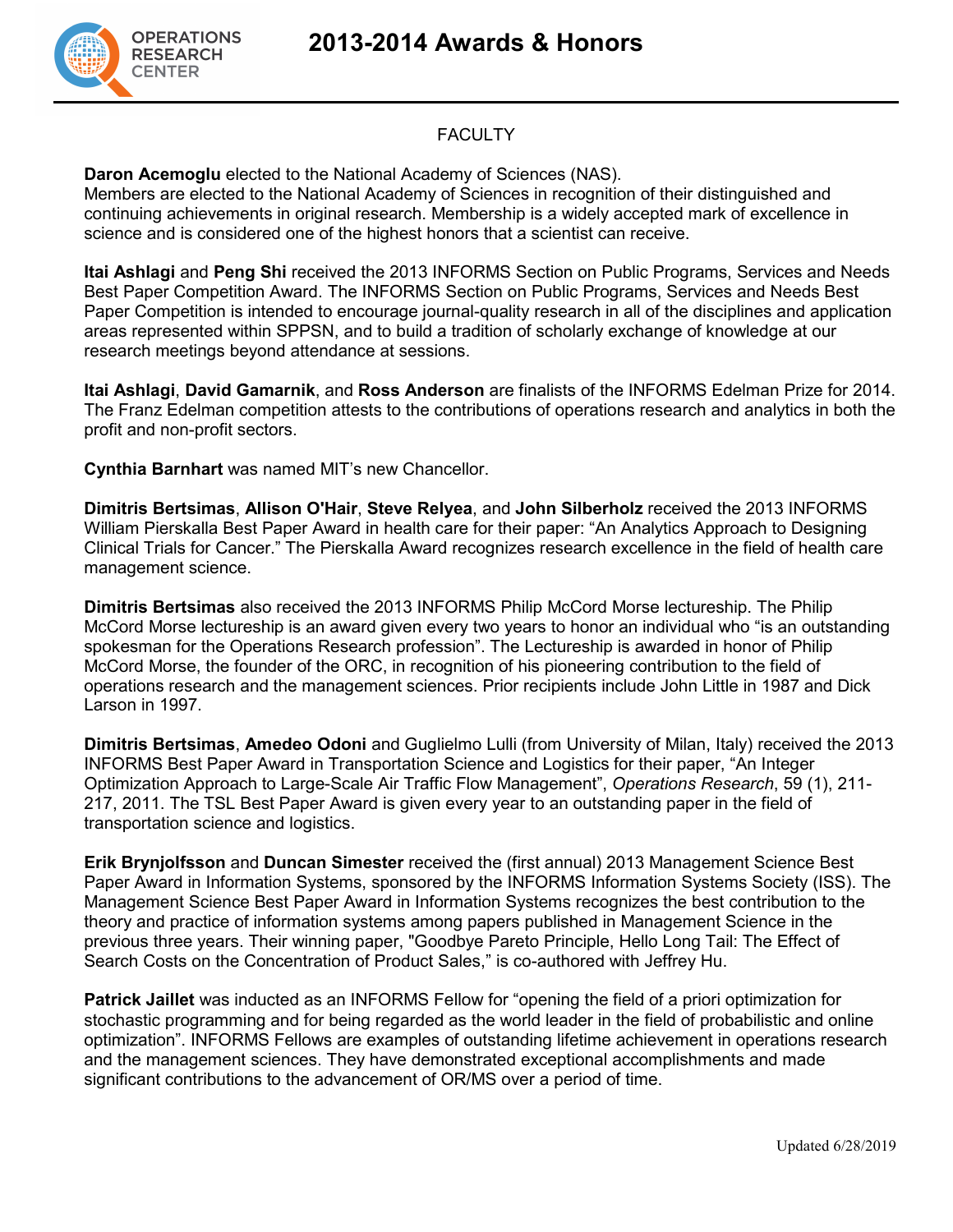

**Richard Larson** and **Anna Teytelman** were selected by the ISPOR Awards Committee as the recipient of the 2013 ISPOR Value in Health Paper of the Year Award for their paper "Modeling the Effects of H1N1 Influenza Vaccine Distribution in the United States", *Value Health* 2012;15:158-66. The ISPOR Award for Value in Health Paper of the Year was established in 2011 to promote quality research, originality, and utility in health care decisions for articles published in Value in Health.

**Retsef Levi** along with Yale Herer and Assaf Avrahami received first place in the 2013 INFORMS Daniel H. Wagner Prize for Excellence in Operations Research Practice for the paper "Matching Supply and Demand via Delayed 2-Phase Distribution at Yedioth Group - Models, Algorithms and IT." The Daniel H. Wagner Prize for Excellence in Operations Research Practice emphasizes the quality and coherence of the analysis used in practice. Dr. Wagner strove for strong mathematics applied to practical problems, supported by clear and intelligible writing. This prize recognizes those principles by emphasizing good writing, strong analytical content, and verifiable practice successes.

**John Little** was the IFORS (International Federation Of Operational Research Societies) Plenary Speaker at the Euro-INFORMS 2013 Conference in Rome.

**Andrew Lo** has been inducted into the 233rd Class of Members of the American Academy of Arts and Sciences. The Academy membership encompasses over 4,600 Fellows and 600 Foreign Honorary Members and reflects the full range of disciplines and professions: mathematics, the physical and biological sciences, medicine, the social sciences and humanities, business, government, public affairs, and the arts. Among the Academy's Fellows are more than 250 Nobel laureates and 60 Pulitzer Prize winners. Also, he received the 2014 Samuel M. Seegal Prize, an MIT Sloan Excellence in Teaching Award for the 2013-2014 academic year, in recognition of his having inspired students in pursuing and achieving excellence.

**Eytan Modiano**, his student Krishna Jagganathan, and their collaborator at Qualcomm received the IEEE WiOpt 2013 Best Paper Award for their paper, "Scheduling Strategies to Mitigate the Impact of Bursty Traffic in Wireless Networks".

**Carolina Osorio** received a CAREER Award from the National Science Foundation (NSF) for her project entitled "Simulation-Based Optimization Techniques For Urban Transportation Problems." CAREER Awards are the NSF's "most prestigious awards in support of junior faculty who exemplify the role of teacher-scholars through outstanding research, excellent education and the integration of education and research within the context of the mission of their organizations." Also, she received the MIT CEE Maseeh Excellence in Teaching Award. This award recognizes the most outstanding faculty instructor in the past academic year.

**Pablo Parrilo** received the 2013 Farkas Prize of the INFORMS Optimization Society. The Farkas Prize of the INFORMS Optimization Society was established in 2006 and is awarded annually at the INFORMS Fall National Meeting to a mid-career researcher for outstanding contributions to the field of optimization, over the course of their career.

**Georgia Perakis** received the 2014 Jamieson Teaching Award. The Jamieson Prize for Excellence in Teaching Award, the most prestigious teaching prize offered by the School, was established in 2006 and is awarded each year to two MIT Sloan faculty members, as well as two electrical engineering and computer science faculty members, for their contributions to educational excellence at MIT.

**Cynthia Rudin** was the winner of the Innovative Applications in Analytics Award for the paper "Machine Learning for Power Grid Reliability: Predicting Manhole Events in New York City." The Innovative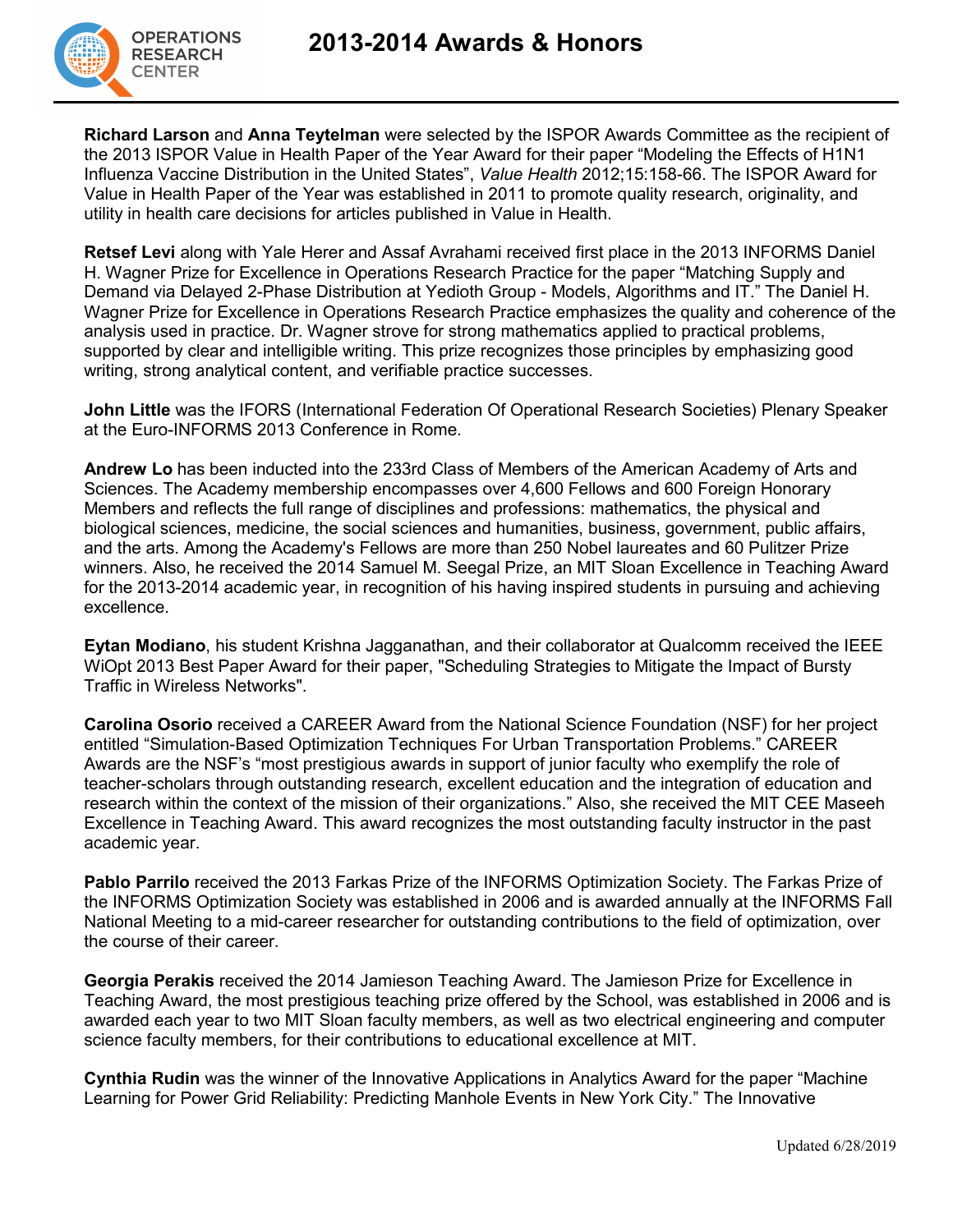## **2013-2014 Awards & Honors**



Applications in Analytics Award to recognize the creative and unique application of a combination of analytical techniques in a new area.

**Devavrat Shah** and Jinwoo Shin received the 2013 Best Publication Award from the Applied Probability Society of INFORMS for their paper "Randomized Scheduling Algorithm for Queueing Networks", *The Annals of Applied Probability*, 2012, Vol. 22, 128-171. The Award recognizes an outstanding contribution to the field of Applied Probability during the years 2010-2013.

**David Simchi-Levi** was inducted in August 2013 as a Distinguished MSOM (Manufacturing and Service Operations Management) Fellow in recognition "For his contributions to supply chain management and his ground-breaking work on the use of worst-case and probabilistic analysis in algorithm development." Election as an MSOM Fellow recognizes outstanding research and scholarship in operations management.

**John Tsitsiklis** and Kuang Xu received the Best Paper Award at the 2013 ACM SIGMETRICS for their paper "Queueing System Topologies with Limited Flexibility." Mr. Xu also received the Kenneth C. Sevcik Outstanding Student Paper Award for the same paper. This is the first time that both awards were given to the same paper at SIGMETRICS since its inception in 1973.

**Juan Pablo Vielma** won second place in the INFORMS Junior Faculty Interest Group (JFIG) paper competition. Also, he received a CAREER Award from the National Science Foundation (NSF) for his project entitled "Advanced Mixed Integer Programming Formulations." CAREER Awards are the NSF's "most prestigious awards in support of junior faculty who exemplify the role of teacher-scholars through outstanding research, excellent education and the integration of education and research within the context of the mission of their organizations."

**Karen Zheng** was named Runner Up for the INFORMS Behavioral Operations Management Section Best Working Paper Award. The paper, co-authored with Ozalp Ozer and Yufei Ren, is entitled "Trust, Trustworthiness, and Information Sharing in Supply Chains Bridging China and the U.S." The paper is forthcoming in *Management Science*. The goal of this Award is to highlight the best working paper in the area of Behavioral Operations.

#### **STUDENTS**

**Setareh Borjian** was awarded the second-place prize in the INFORMS RAS (Railway Applications Section) Problem Solving Competition.

**Vishal Gupta** was a finalist in the 2013 INFORMS George Nicholson Student Paper Competition. The George Nicholson Student Paper Competition is held each year to identify and honor outstanding papers in the field of operations research and the management sciences written by a student. Also, he was also awarded the INFORMS Best Paper Presentation in Financial Services Section 2012. The prize recognizes the best presentation given in the Financial Services Section sponsored Cluster at the Annual INFORMS Meeting.

**Kris Johnson** was awarded the Graduate Student Award for Excellence in Engineering Systems Teaching For her work as a TA in ESD.267 and ESD.268.

**Nathan Kallus** was a finalist in the INFORMS George Nicholson Student Paper Competition 2013. The George Nicholson Student Paper Competition is held each year to identify and honor outstanding papers in the field of operations research and the management sciences written by a student.